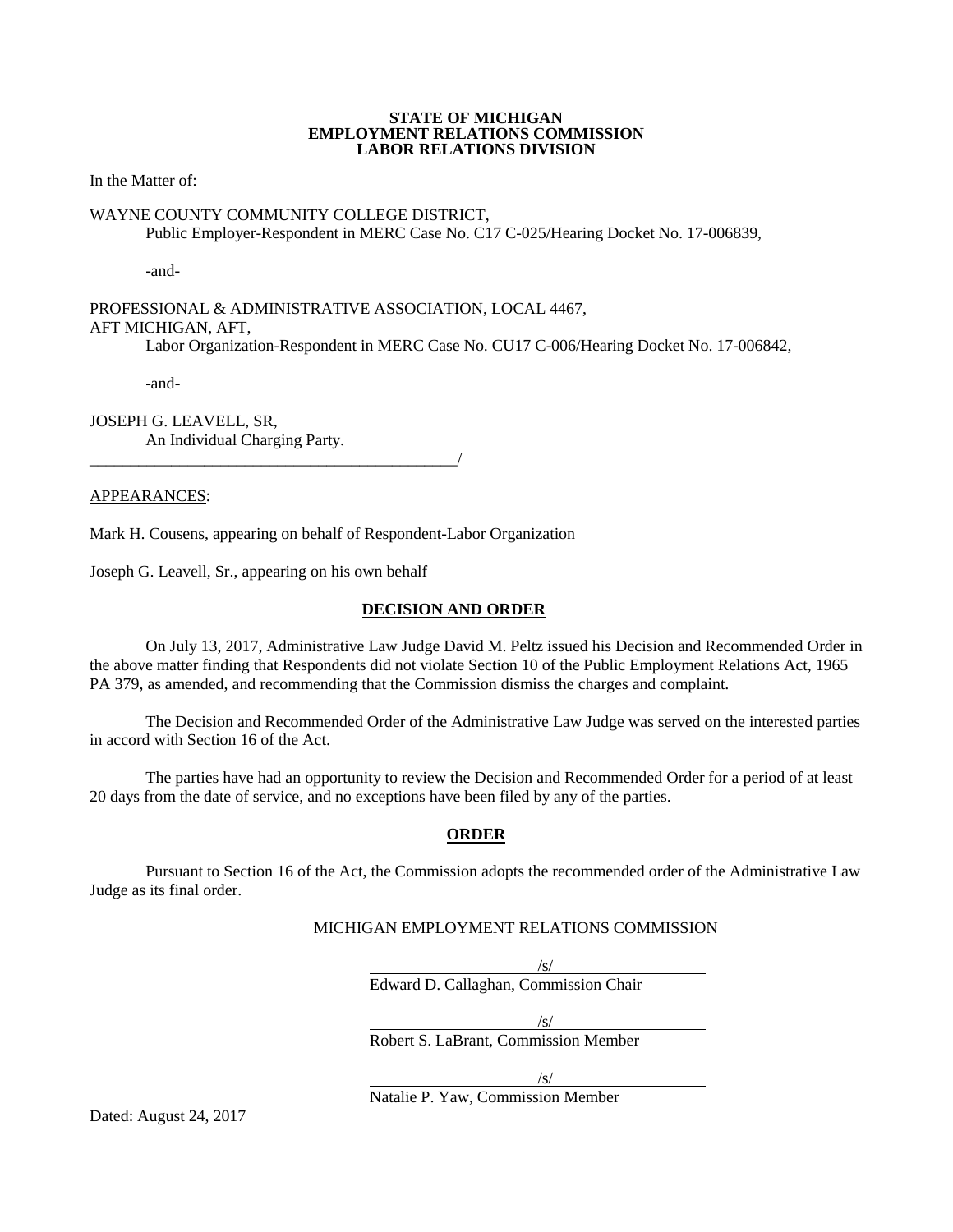# **STATE OF MICHIGAN MICHIGAN ADMINISTRATIVE HEARING SYSTEM EMPLOYMENT RELATIONS COMMISSION**

In the Matter of:

WAYNE COUNTY COMMUNITY COLLEGE DISTRICT, Respondent-Public Employer in Case No. C17 C-025; Docket No. 17-006839-MERC,

-and-

PROFESSIONAL & ADMINISTRATIVE ASSOCIATION, LOCAL 4467, AFT MICHIGAN, AFT, Respondent-Labor Organization in Case No. CU17 C-006; Docket No. 17-006842-MERC,

-and-

JOSEPH G. LEAVELL, SR, An Individual Charging Party.

\_\_\_\_\_\_\_\_\_\_\_\_\_\_\_\_\_\_\_\_\_\_\_\_\_\_\_\_\_\_\_\_\_\_\_\_\_\_\_\_\_\_\_\_\_/

APPEARANCES:

Mark H. Cousens, appearing on behalf of the Labor Organization

Joseph G. Leavell, Sr., appearing on his own behalf

## **DECISION AND RECOMMENDED ORDER OF ADMINISTRATIVE LAW JUDGE ON SUMMARY DISPOSITION**

This case arises from unfair labor practice charges filed on March 21, 2017, by Joseph G. Leavell, Sr. against his Employer, Wayne County Community College District (WCCC), and his Union, the Professional & Administrative Association, Local 4467, AFT Michigan, AFT (P&AA). Pursuant to Sections 10 and 16 of the Public Employment Relations Act (PERA), 1965 PA 379, as amended, MCL 423.210 and 423.216, the charges were consolidated and assigned to David M. Peltz, Administrative Law Judge (ALJ) for the Michigan Administrative Hearing System (MAHS), acting on behalf of the Michigan Employment Relations Commission (MERC).

The charge in Case No. C17 C-025; Docket No. 17-006839-MERC alleges that the WCCC violated PERA and the collective bargaining agreement by "hiring and/or placing 15 to 20 individual(s) [sic] in union positions without exercising due process." In addition, Charging Party asserts that the Employer acted unlawfully by instituting an investigation into a sexual harassment complaint brought against Leavell by a co-worker.

In the charge, Leavell asserts that he "feel[s] harassed and intimidated" by the College and his co-worker because of his "involvement with union business practices." The charge in Case No. CU17 C-006; Docket No. 17-006842-MERC alleges that the P&AA breached its duty of fair representation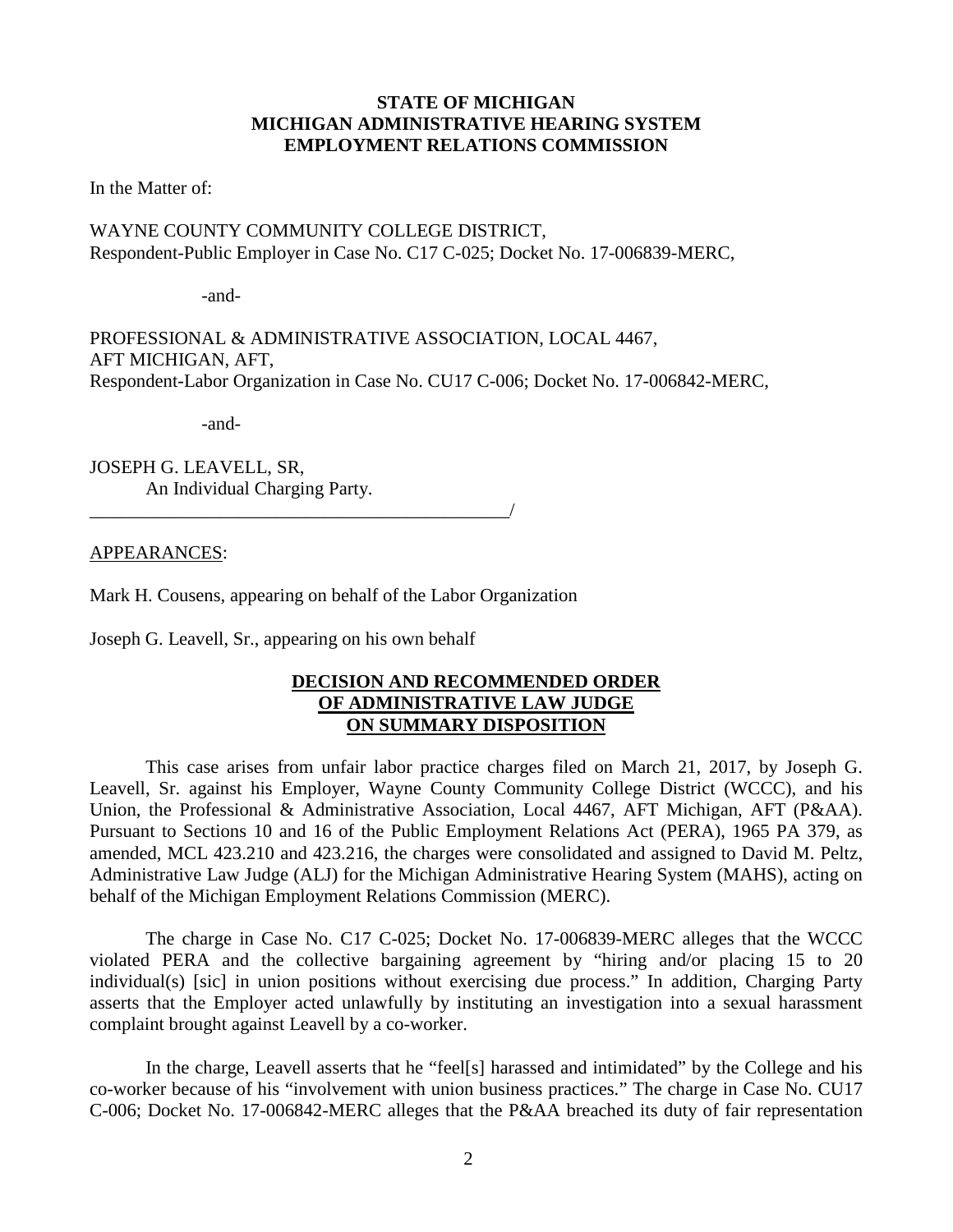toward Leavell by filling job vacancies in violation of the collective bargaining agreement and by failing to comply with various provisions of the Union's constitution and by-laws.

In a pretrial order issued on April 12, 2017, I directed Charging Party to show cause why the charges he filed against the WCCC and the P&AA should not be dismissed without a hearing.<sup>[1](#page-2-0)</sup> Charging Party's response was due by no later than the close of business on May 3, 2017. No response was received by that date, nor did Charging Party request an extension of time in which to file a response by the date specified in the order.

On May 17, 2017, two weeks after the due date, Charging Party sent an email to my office requesting an extension of time to file a response with respect to the charge against the P&AA in Case No. CU17 C-006; Docket No. 17-006842-MERC. In the email, Charging Party asserted that the extension was necessary because he "just received and read the Order to Show Cause (it arrived after the original due date)." However, Charging Party did not provide any documentation to support this assertion.

I then issued an order directing Charging Party to file documentation supporting his claim that he did not receive the April 12, 2017, Order to Show Cause until after the date upon which a response was due. Charging Party was specifically directed to file: (1) a copy of the envelope in which the Order to Show Cause was received clearly showing the date stamp from the post office; and (2) a sworn affidavit stating the date upon which Leavell received the order and an explanation, if known, as to why the order was not timely received. Because Charging Party's request for an extension did not reference the charge against the WCCC in Case No. C17 C-025; Docket No. 17-006839-MERC, I indicated that I would be formally recommending dismissal of that charge upon final resolution of these consolidated cases.

Charging Party filed a response to the order on May 26, 2017. In his response, Leavell asserted that the Order to Show Cause had arrived at his post office box on May 16, 2017, after the original due date had passed, and that he had disposed of the envelope in which it had arrived. Leavell requested an additional 14-day extension so that he could gather more information and investigate the possibility of hiring an attorney to represent him in this matter. Leavell indicated that he had scheduled an appointment with an attorney for June 1, 2017. Charging Party's response did not, as required, include a sworn affidavit supporting his factual assertions.

In an order issued on May 31, 2017, I granted Charging Party's second extension request. Charging Party was given until the close of business on June 14, 2017, in which to show cause why the charge against the P&AA in Case No. CU17 C-006; Docket No. 17-006842-MERC should not be dismissed without a hearing.

The order specified that Charging Party's response would be considered only if it was accompanied by a sworn affidavit stating the date upon which Charging Party received the Order to Show Cause and an explanation, if known, as to why the order was not timely received.

<span id="page-2-0"></span><sup>&</sup>lt;sup>1</sup> On April 20, 2017, Respondent P&AA filed a motion for summary disposition in this matter. Because the issues addressed therein were essentially duplicative of those referenced in the Order to Show Cause, I did not specifically require Charging Party to respond to the Union's motion.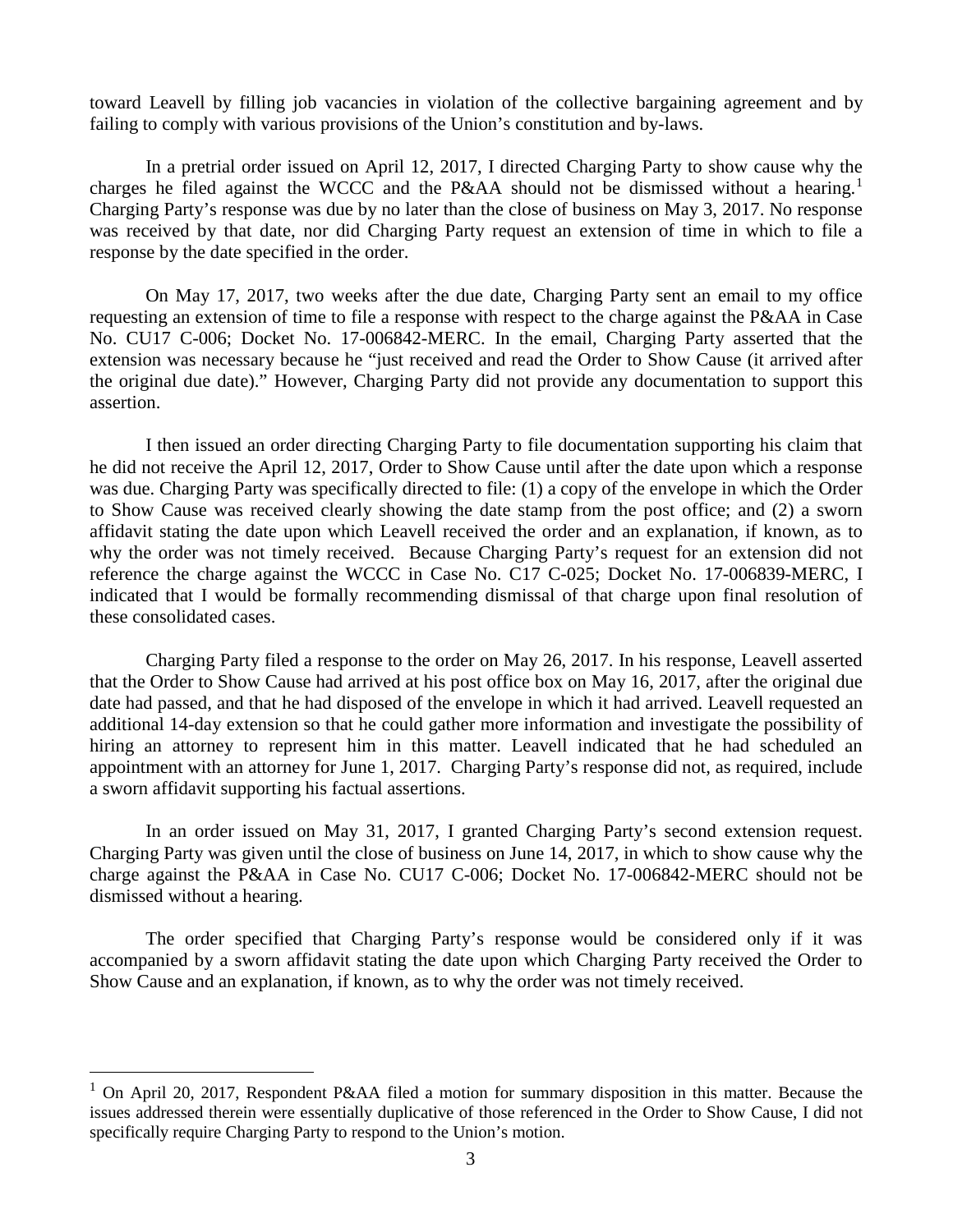A copy of the May 31, 2017, order was sent to Charging Party at the post office box listed as Leavell's address of record on the unfair labor practice charge form. Charging Party did not file a response to that order, nor did he request an extension of time to file a response by the date specified in the order. On June 18, 2017, the order was returned to MAHS by the United States Postal Service (USPS) with the notation, "RETURN TO SENDER. UNCLAIMED. UNABLE TO FORWARD." On June 28, 2017, my office attempted to contact Leavell by telephone at the number listed on the charge form. The call went to voicemail and my staff was unable to leave a message because, according to the system, the voicemail box had not been set up.

#### Discussion and Conclusions of Law:

Pursuant to Rule 165(1), R 423.165(1), of the General Rules and Regulations of the Employment Relations Commission, which govern practice and procedure in administrative hearings conducted by MAHS, the ALJ may "on [his] own motion or on a motion by any party, order dismissal of a charge or issue a ruling in favor of the charging party." See Rule 1501, R 792.11501, of the MAHS Administrative Hearing Rules. Among the various grounds for summary dismissal of a charge is the failure by the charging party to "respond to a dispositive motion or a show cause order." Rule 165(h). See also *Detroit Federation of Teachers*, 21 MPER 3 (2008), in which the Commission recognized that the failure of a charging party to respond to an order to show cause may, in and of itself, warrant dismissal of the charge. In any event, accepting all of the allegations in the charges as true, dismissal of these consolidated cases on summary disposition is warranted.

In Case No. C17 C-025; Docket No. 17-006839-MERC, Charging Party asserts that the WCCC violated PERA and the collective bargaining agreement by placing 15 to 20 individuals in "union positions" without "due process." The Commission's role in disputes involving alleged contract breaches is limited. *Genesee Twp*, 23 MPER 90 (2010) (no exceptions). Where there is a collective bargaining agreement covering the subject matter of the dispute which has provisions reasonably relied on for the action in question, and the contract also has a grievance procedure with final and binding arbitration, the contract controls and no PERA issue is present. *Macomb County v AFSCME Council 25, Locals 411 and 893*, 494 Mich 65 (2013). An alleged breach of contract will constitute a violation of PERA only if a repudiation can be demonstrated. See e.g., *City of Detroit (Transp Dept)*, 1984 MERC Lab Op 937, aff'd 150 Mich App 605 (1985); *Jonesville Bd of Ed*, 1980 MERC Lab Op 891, 900-901. However, a claim alleging repudiation of the collective bargaining agreement by a public employer can only be brought by the labor organization which is a party to that contract; an individual member of the bargaining unit has no standing to assert a contract repudiation claim. Therefore, the allegation set forth by Leavell in Case No. C17 C-025; Docket No. 17-006839-MERC regarding a purported contract breach by the WCCC fails to state a claim under PERA and must be dismissed on summary disposition.

Charging Party further contends that the WCCC violated PERA by initiating a sexual harassment investigation against him based upon a complaint asserted by a co-worker. Leavell contends that the investigation constituted harassment "because of [his] involvement with union business practices." Section 9 of the Act protects the rights of public employees to form, join or assist labor organizations, to negotiate or bargain with their public employers through representatives of their own free choice, to engage in lawful concerted activities for mutual aid or protection, and to refrain from any or all of these activities. The types of activities protected by PERA include filing or pursuing a grievance pursuant to the terms of a union contract, participating in union activities, joining or refusing to join a union, and joining with other employees to protest or complain about working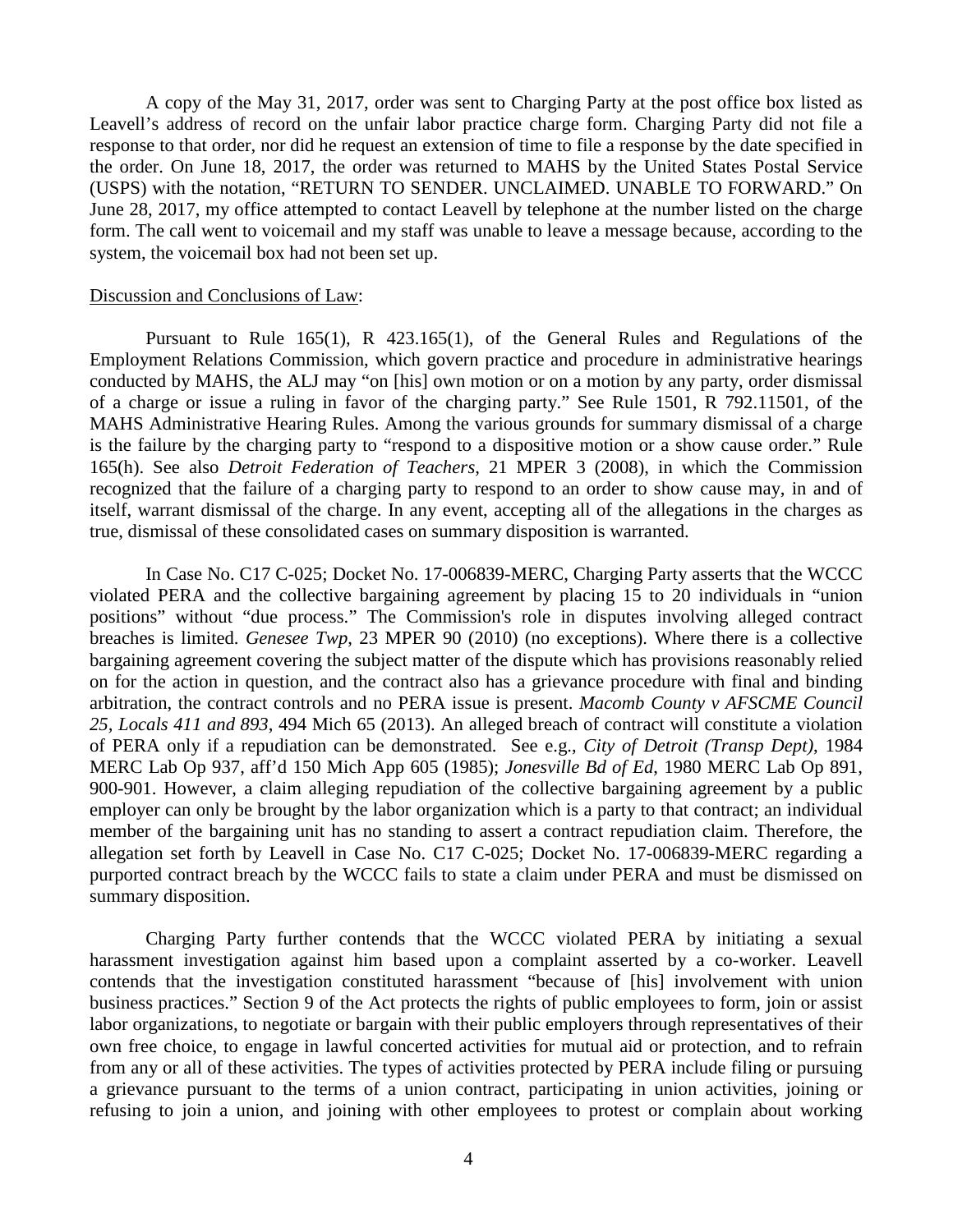conditions. Sections 10(1)(a) and (c) of the Act prohibit a public employer from interfering with the Section 9 rights of its employees and from discharging or otherwise discriminating against them because they have engaged in, or refused to engage in, the types of activities described above. PERA does not, however, prohibit all types of discrimination or unfair treatment by a public employer, nor does the Act provide a remedy for a breach of contract claim asserted by an individual employee. The Commission's jurisdiction with respect to claims brought by individual employees against public employers is limited to determining whether the employer interfered with, restrained, and/or coerced a public employee with respect to his or her right to engage in, or refusal to engage in, union or other concerted activities protected by PERA.

The elements of a prima facie case of unlawful discrimination or retaliation under the Act are, in addition to the existence of an adverse employment action: (1) union or other protected activity; (2) employer knowledge of that activity; (3) anti-union animus or hostility toward the employee's protected rights; and (4) suspicious timing or other evidence that protected activity was a motivating cause of the alleged discriminatory action. *Huron Valley Sch*, 26 MPER 16 (2012); *Univ of Michigan*, 2001 MERC Lab Op 40, 43; *Grandvue Medical Care Facility*, 1993 MERC Lab Op 686, 696. Although anti-union animus may be proven by indirect evidence, mere suspicion or surmise will not suffice. Rather, the charging party must present substantial evidence from which a reasonable inference of discrimination may be drawn. *Detroit Symphony Orchestra*, 393 Mich 116, 126 (1974); *City of Grand Rapids (Fire Dep't)*, 1998 MERC Lab Op 703, 707. In the instant case, the charge does not assert that Leavell suffered any adverse employment action resulting from the sexual harassment investigation. Moreover, Leavell does not state any facts in the charge which, if true, would establish that the Employer harbored anti-union animus or hostility toward his protected rights, nor does the charge set forth any basis upon which to conclude that Leavell's protected activity was a motivating cause of the allegedly discriminatory action by the WCCC. Rather, Leavell merely asserts that he "feels" that the investigation was initiated in response to his union activities. Such an allegation is insufficient to state a claim for discrimination or retaliation under the Act.

Finally, the charge against the Employer contends that Leavell was bullied, harassed and intimidated by his co-worker. There is no allegation that the co-worker was a supervisor or in any way an agent of the WCCC at the time of the alleged harassment, nor does the charge state facts which would establish that the alleged harassment by the co-worker was in retaliation for Charging Party's protected concerted activities. Accordingly, summary dismissal of the charge in Case No. C17 C-025; Docket No. 17-006839-MERC is warranted.

Similarly, there are no factually supported allegations in the charge filed in Case No. CU17 C-006; Docket No. 17-006842-MERC which, if proven, would establish that the Union acted arbitrarily, discriminatorily or in bad faith with respect to Leavell. A union's duty of fair representation is comprised of three distinct responsibilities: (1) to serve the interests of all members without hostility or discrimination toward any; (2) to exercise its discretion in complete good faith and honesty, and (3) to avoid arbitrary conduct. *Vaca v Sipes*, 386 US 171 (1967); *Goolsby v Detroit*, 419 Mich 651 (1984). The Commission has "steadfastly refused to interject itself in judgment" over grievances and other decisions by unions despite frequent challenges by employees who perceive themselves as adversely affected. *City of Flint*, 1996 MERC Lab Op 1, 11. A labor organization has the legal discretion to make judgments about the general good of the membership and to proceed on such judgments, despite the fact that they may conflict with the desires or interests of certain employees. *Lansing Sch Dist*, 1989 MERC Lab Op 210, 218, citing *Lowe v Hotel and Restaurant Employees Union, Local 705*, 389 Mich 123 (1973). The mere fact that a member is dissatisfied with their union's efforts is insufficient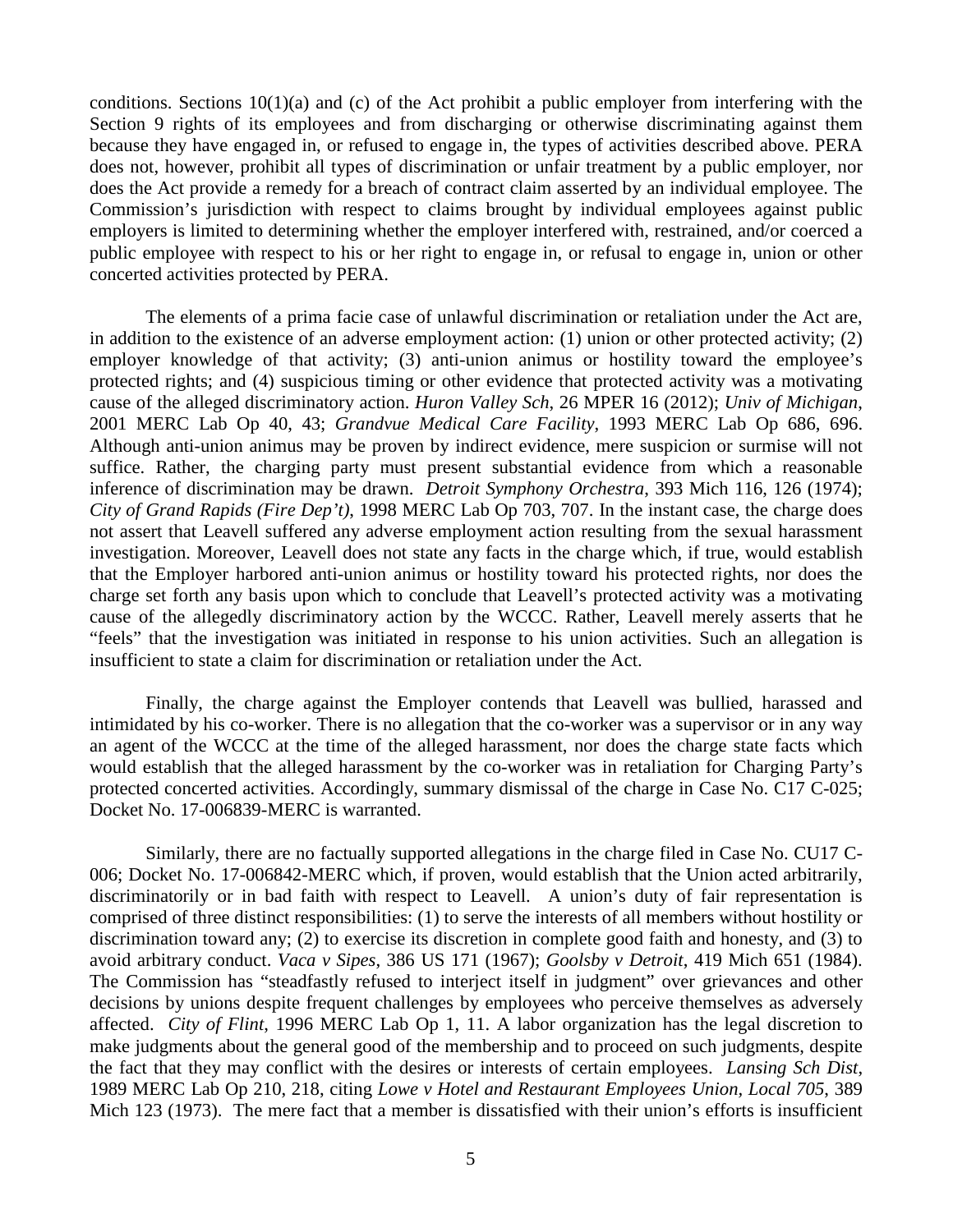to constitute a proper charge of a breach of the duty of fair representation. *Eaton Rapids Ed Ass'n*, 2001 MERC Lab Op 131; *Wayne County DPW*, 1994 MERC Lab Op 855.

Charging Party asserts that the Union breached its duty of fair representation by "collaborating" with the WCCC on filling job vacancies in violation of the collective bargaining agreement. The contract is an agreement between the public employer and the labor organization representing its employees. For that reason, the employer and the union may agree to modify or amend the terms of the contract at any time. Furthermore, the Commission has long held that where an employer and a union concur as to the interpretation of the contract, their construction governs. *Saginaw Valley State Univ*, 19 MPER 36 (2006); *City of Detroit*, 17 MPER 47 (2004). In the instant charge, there is no allegation that the actions of the P&AA were undertaken for unlawful reasons. As noted above, a union has the legal discretion to make judgments about the general good of the membership and to proceed on such judgments, despite the fact that they may conflict with the desires or interests of certain employees. The mere fact that the Union may have agreed with the WCCC on the process for filling job vacancies does not, by itself, establish a breach of the duty of fair representation by the P&AA. Accordingly, the allegation set forth by Leavell concerning purported "collaboration" between the Union and the WCCC fails to state a claim against the P&AA upon which relief can be granted under PERA.

Next, Charging Party contends that the P&AA violated PERA by failing to comply with its own constitution and by-laws governing expenditures, appointments to vacant leadership positions, monthly membership meetings and "regarding union decisions." It is well established that the duty of fair representation does not embrace matters involving the internal structure and affairs of labor organizations which do not impact upon the relationship of bargaining unit members to their employer. *West Branch-Rose City Ed Ass'n*, 17 MPER 25 (2004); *SEIU, Local 586*, 1986 MERC Lab Op 149. Internal union matters are outside the scope of PERA, but are left to the members themselves to regulate. *AFSCME Council 25, Local 1918*, 1999 MERC Lab Op 11; *MESPA (Alma Pub Schs Unit)*, 1981 MERC Lab Op 149, 154. This principle is derived from Section 10(2)(a) of the Act, which states that a union may prescribe its own rules pertaining to the acquisition or retention of membership. The Commission has held that the duty of fair representation applies only to those policies and procedures having a direct effect on terms and conditions of employment. See e.g. *Organization of Classified Custodians*, 1993 MERC Lab Op 170; *SEIU*, *Local 586*, *supra*. Accepting as true Charging Party's assertion that the P&AA failed to comply with its own constitution and by-laws, there is nothing in the charge which, if true, would prove that the Union acted arbitrarily, discriminatorily or in bad faith in connection with this matter.

Despite having been given a full and fair opportunity to do so, Charging Party has failed to set forth any factually supported allegations which could establish that either the WCCC or the P&AA engaged in conduct violative of PERA. For this reason, I conclude that the charges must be dismissed for failure to state a claim upon which relief can be granted under the Act and recommend that the Commission issue the following order.